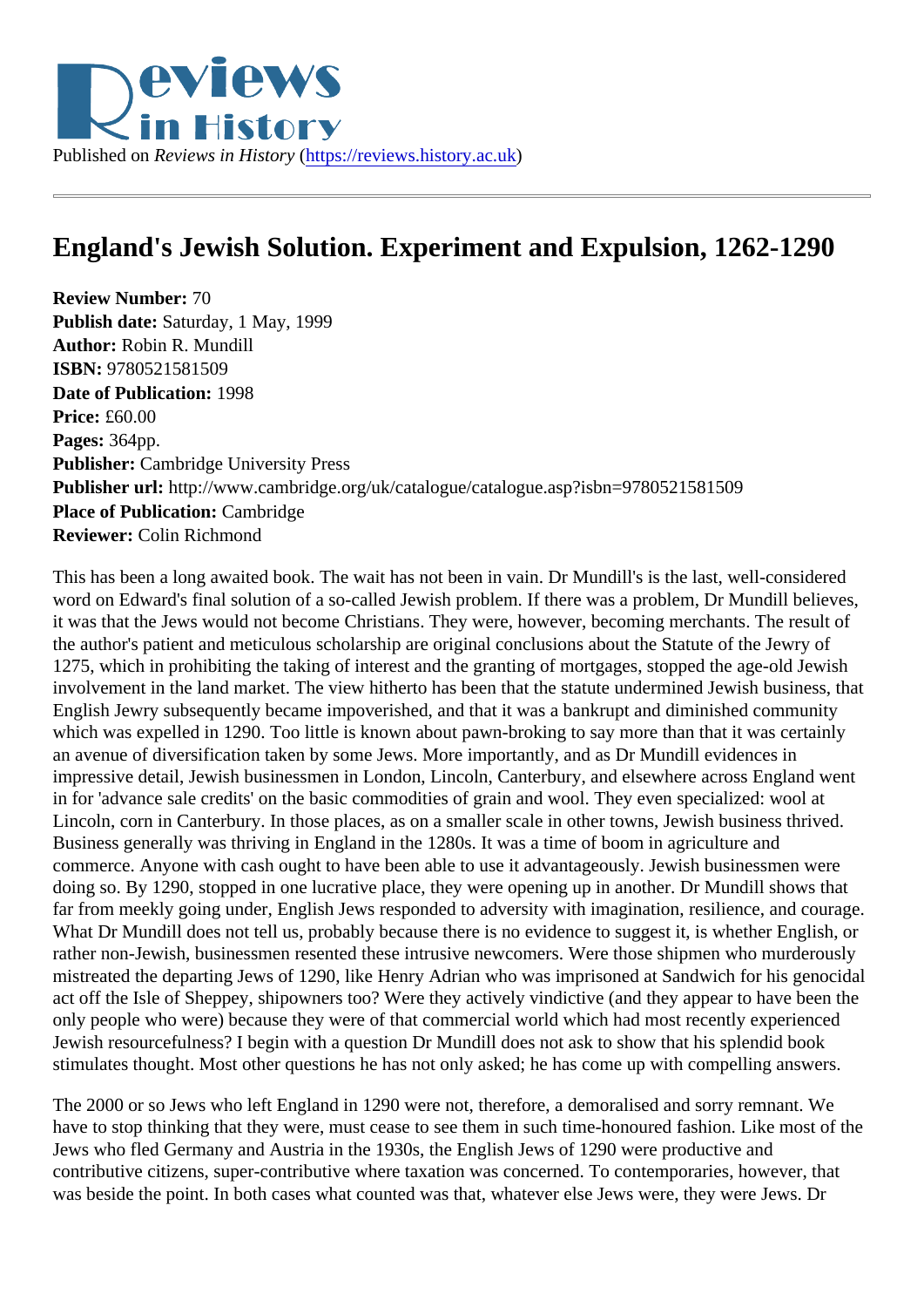Mundill makes Edward I's responsibility for the expulsion crystal-clear; he also illuminates Edward's winding path towards so final a Final Solution. Edward shared with his fellow West European rulers, scholarly and mendicant clergy, and clerical civil-servants the notion that something had to be done about the Jews; in some sense they had to be got rid of, if possible in the sense of transforming them into Christians. All these people believed they knew about Jews, much in the fashion Rosenberg, Goebbels, and Hitler thought they understood them. It was an arrogant as well as a mistaken belief. The merciless coinclipping affair of 1278-9, which the gifted and tenacious Israeli scholar Zefira Rokeah has taught us to regard as a bureaucratic iniquity of major proportions, bears an uncanny resemblance to Kristallnacht. It was, like Kristallnacht, a pogrom: a government orchestrated persecution of a group targeted as criminal. Radical measure though it was, which the numerous hangings and the imprisonment of 600 Jewish men in the Tower (probably all the heads of Jewish households in the country) illustrate, was it a staging post on the road to the Endlösung? Not if that road was as twisted as Dr Mundill says it was. It was, for example, Edward himself who brought to a close the persecuting zeal of his first- and second-line managers in 1279. Nevertheless, thereafter the 'ever-present threat of confiscation of his goods and chattels was one which hung over every Jew's life, his family, and his business transactions'; those are Dr Mundill's wise words; they need to be carefully pondered when we examine the last years of Medieval English Jewry.

The expulsion itself was not financially motivated. Dr Mundill makes that crystal-clear also. Money is not everything. It is, however, something. Governments plunder their people: not all of their people all of the time, but some of them most of the time. Edward I plundered the Jews, as his father had done before him, and his father before him. Moreover, in tallaging the Jews he was taxing his Christian subjects. The Statute of the Jewry was one solution to that problem. Yet, what impresses a reader about the financial exactions of Edwardian government is the immense effort put into them. Take, for example, the painstaking national investigation into the goods and chattels of the condemned Jews of 1278-9: all for a paltry £2000. There was more to it than royal avarice and administrative experience. Even if, as Dr Mundill notices, the association of Jews with money appears to have been so imprinted on the minds of some historians they have been unable to think of little else when endeavouring to explain the relation between Edward I and English Jewry, there was far more to that relation than wealth creation. Bureaucrats are driven not only by a need to impress their superiors by doing a good job. Knowing the boss's mind is the first, often the only, imperative of careerists: Edward I's mind, the mind of his archbishop of Canterbury, John Pecham, and probably of his Chancellor, Robert Burnell, were set like stone towards the Jews. Nor is it difficult to understand why. The Jews were not only usurers, they were stubborn usurers who refused to see Christian reason. The so-called Jewish problem in England by the 1270s had nothing to do with a commercial class which facilitated the land market and was, as a consequence and by the familiar process of a rationalizing projection, seen as causing the distress, decline, and ruin of the profligate, negligent, and born loser. That might have been the case in 1190; it was not a hundred years later. By 1290, after his attempts to make them less than Jewish, Edward appears to have believed the Jews were incorrigible cheats and rogues, incorrigible by nature, in other words racially incorrigible, for a devastating racial myth had taken root in West European intellectual and pseudointellectual minds. There were exceptions, John le Romeyn, archbishop of York, might have been one Righteous Gentile; he threatened to excommunicate any who molested the Jews as they made their way out of England in 1290. His lone example does not amount to much: not a single voice was raised against the Expulsion itself. Nor was Edward an innovator, despite the expulsion of the Jews from Gascony in 1287. The Papal and Mendicant campaign against the Jews in the 1280s, the anti-Jewish measures of St Louis, Philip III, and Alphonso X of Castille, the earlier expulsions of Jews from English towns, the anti-Semitism of his wife and mother, the example set by Charles of Anjou in 1289, all these played a part in making up Edward's mind in 1290. He might have hoped to gain from the expulsion: a lay grant of taxation as Charles of Anjou had obtained one in 1289, a church more amenable to clerical taxation, and the windfall of Jewish property. Yet, what he most hoped to gain was a name for himself. A good name, because getting rid of the Jews was for a Christian prince the right thing to do. Even so, it demonstrates something about the English perception of their history that Edward is not known as the Hammer of the Jews, but of the Scots, whom he hammered, but not with the finality he did the Jews.

This is a necessary book. It is not always easy reading. Chapters six and seven which fill in the picture of